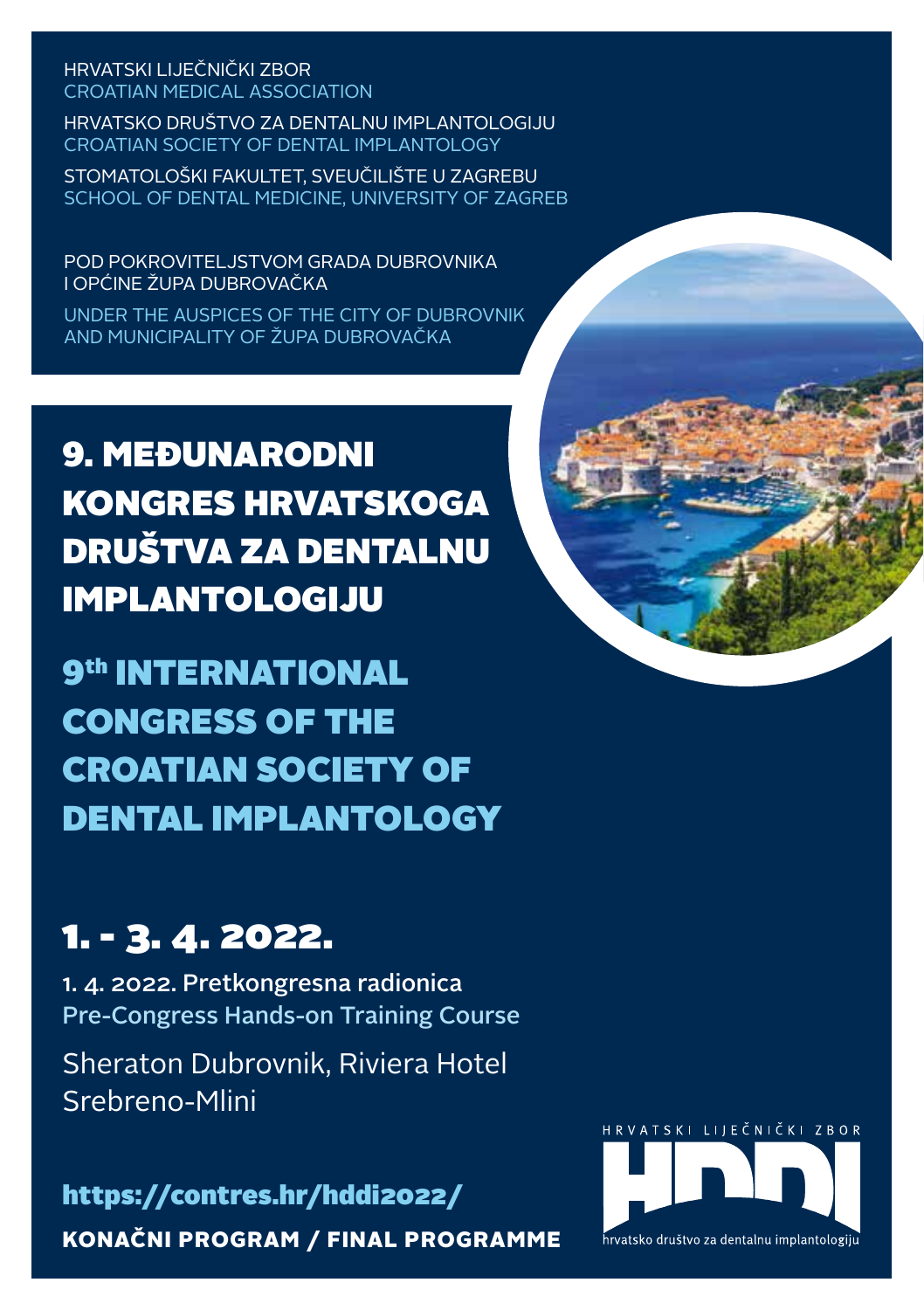## Poštovana kolegice/poštovani kolega!

Čast mi je biti predsjednikom Hrvatskoga društva za dentalnu implantologiju Hrvatskoga liječničkog zbora i osobito zadovoljstvo u ime društva i u svoje osobno ime pozvati Vas u Dubrovnik na naš 9. međunarodni kongres.

Nažalost, zbog epidemiološke situacije i zato što su neki strani predavači otkazali dolazak iz istog razloga, morali smo otkazati naš kongres kojeg smo planirali u listopadu 2021. godine.

Naši partneri kojima smo posebno zahvalni i ove godine dovode vrsne predavače iz inozemstva, kliničare, iskusne stručnjake i znanstvenike. Pretkongresne radionice s praktičnim vježbama omogućit će Vam da steknete nove praktične vještine, da dobijete odgovore na kliničke probleme te riješite eventualne nedoumice i razmijenite osobna iskustva. Teme izlaganja će i ove godine obuhvatiti suvremene praktične postupke na temelju kliničkih istraživanja i znanstvenog pristupa. Osim stjecanja znanja, razmjene iskustava te upoznavanja i druženja s kolegama, cilj kongresa je poticanje primjene usvojenih znanja i vještina u svakodnevnoj praksi na dobrobit Vaših pacijenata. Naravno, imat ćete priliku obnoviti svoju opremu i instrumentarij te nabaviti najmodernije materijale u bogatom izložbenom prostoru.

Zahvaljujemo Vam što ste svojim sudjelovanjem na dosadašnjim kongresima potvrdili interes za ovu izuzetno zanimljivu i dinamičnu interdisciplinarnu struku dentalne medicine. Nadamo se da ćete i ove godine e-posterima i usmenim izlaganjima prikazati svoje zanimljive slučajeve i rezultate vlastitih istraživanja te tako doprinijeti kvaliteti i uspjehu kongresa

U ime društva i u svoje osobno ime, pozivam Vas da zajedno provedemo nekoliko lijepih dana u Župi dubrovačkoj, želimo Vam sretan put i srdačnu dobrodošlicu, ugodan boravak i puno uspjeha u radu.

#### Darko Macan

Predsjednik Hrvatskoga društva za dentalnu implantologiju HLZ-a

## Dear colleagues,

I am honoured to be the President of the Croatian Society of Dental Implantology of the Croatian Medical Association. It is my great pleasure on behalf of the society and my own name to welcome you to Dubrovnik on our 9th International Congress.

Unfortunately, due to the epidemiological situation and because some foreign lecturers cancelled their arrival for the same reason, we had to cancel our congress, which we planned for October 2021.

Our partners, to whom we are especially grateful for, this year are also bringing excellent esteemed lecturers from abroad, clinicians, experienced experts and scientists. A Pre-congress workshop with practical exercises will enable you to acquire new practical skills, get answers to clinical problems and resolve any doubts and share personal experiences. The topics of the presentation this year will include modern practical procedures based on clinical research and scientific approach. In addition to gaining knowledge, sharing experiences and meeting and socializing with colleagues, the goal of the congress is to encourage the application of acquired knowledge and skills in everyday practice for the benefit of your patients. Of course, you will have the opportunity to renew your equipment and tools and purchase the most modern materials in a rich exhibition space.

Thank you for your participation in previous congresses, which has confirmed your interest in this extremely interesting and dynamic interdisciplinary profession of dental medicine. We hope that you will present your interesting cases and the results of your own research in e-posters and oral presentations, thus contributing to the quality and success of the congress this year as well.

On behalf of the society and my own name, I invite you to spend a few nice days in Dubrovnik. We wish you a happy journey, a warm welcome, a pleasant stay, and a successful congress.

#### Darko Macan

President of the Croatian Society of Dental Implantology of Croatian Medical Association

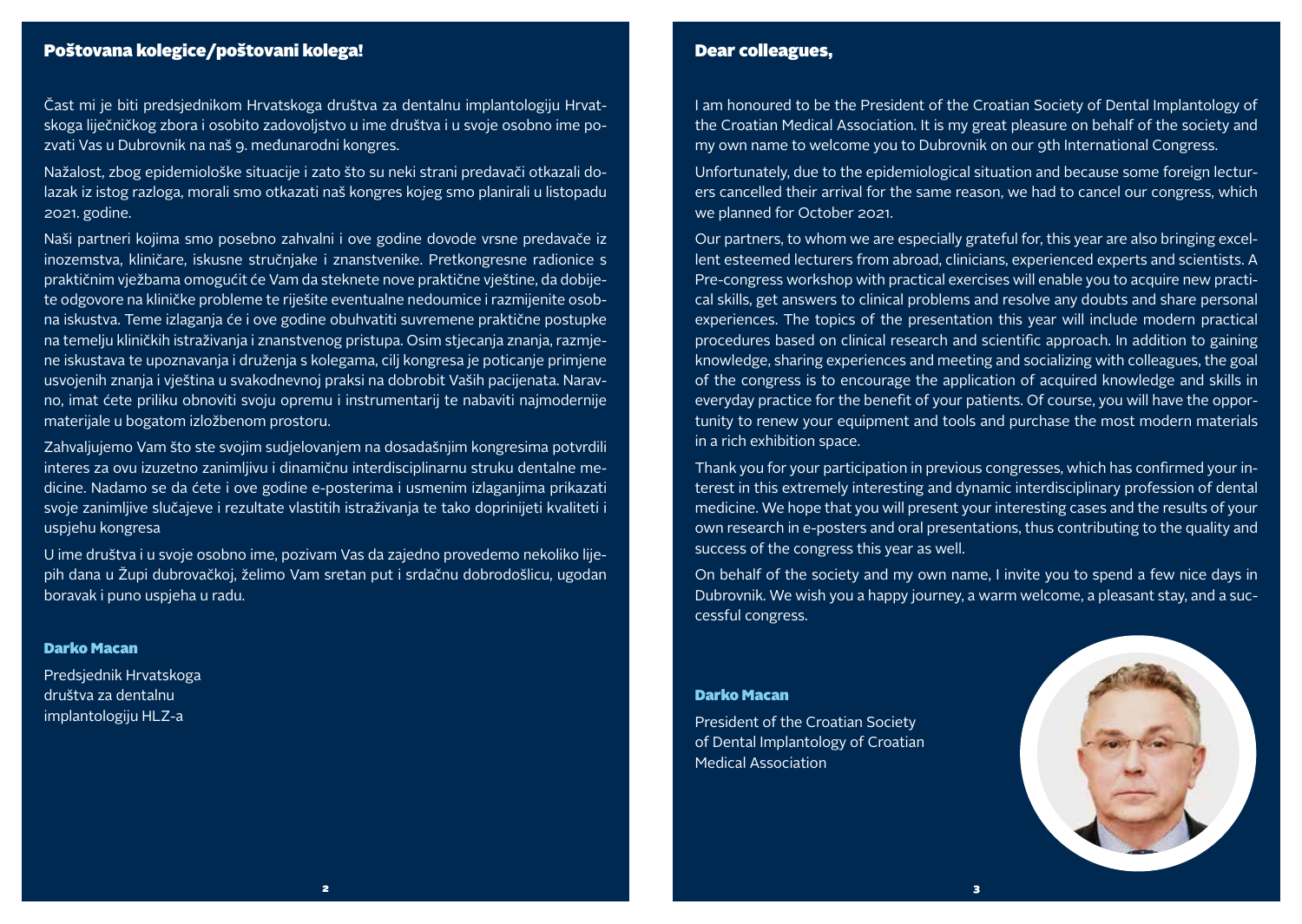## ORGANIZACIJSKI - PROGRAMSKI ODBOR / ORGANIZING AND PROGRAMME COMMITTEE

Darko Macan, predsjednik Amir Ćatić, dopredsjednik Davor Brajdić, tajnik Daniele Cardaropoli, ITA Erhan Çömlekoğlu, TUR Marco Degidi, ITA Petar Đanić

Dragana Gabrić Olaf John Davor Katanec İhsan Hakan Özyuvaci, TUR Darije Plančak Péter Windisch, HUN Domagoj Žabarović

## OPĆE INFORMACIJE / GENERAL INFORMATION

#### Mjesto održavanja kongresa / Venue

Sheraton Dubrovnik Riviera Hotel Šetalište dr. F. Tuđmana 17, Srebreno, 20207 Mlini

## Službeni jezici kongresa / Official Languages

Engleski / Hrvatski

#### Izložba / Exhibition

Za vrijeme trajanja kongresa bit će postavljena izložba stomatološke opreme, lijekova i drugih artikala.

The exhibition of dental equipment, medicines and other items will be held at the Venue.

#### Hotelski smještaj / Hotel accommodation

Hotelski smještaj osiguran je za sudionike kongresa po povlaštenim cijenama. Za rezervaciju i uplatu smještaja po povlaštenim cijenama molimo povežite se na poveznicu https://www.marriott.com/event-reservations/reservation-link.mi- ?id=1638870386979&key=GRP&app=resvlink

#### Vrednovanje i potvrda o sudjelovanju

HKDM dodjeljuje 12 bodova za sudjelovanje. HLK dodjeljuje 20 bodova za aktivno sudjelovanje i 12 bodova za pasivno sudjelovanje.

#### Registracija / Registration Fee

Isključivo putem on-line obrasca na službenim stranicama kongresa https://contres.hr/hddi2022/ Prijava se smatra potpunom kad zaprimimo ispunjeni obrazac i evidentiramo uplatu prema odabranim stavkama. Nakon primljene uplate na vaš e-mail poslat ćemo potvrdu o uplati.

Register online on the ofcial congress website https://contres.hr/hddi2022/ The application is considered complete when we receive the completed form and payment according to the selected items. After we receive your payment, the registration process is fnished, and you will receive an invoice to your e mail address or by postal mail.

| Kotizacija / Registration Fee                                                                                                                                    | Do 28. 2. 2022. /<br><b>Until Feb 2</b> | *Od 1. 3. 2022. i<br>na licu mjesta /<br>From March 1 & on site |
|------------------------------------------------------------------------------------------------------------------------------------------------------------------|-----------------------------------------|-----------------------------------------------------------------|
| Članovi društva / Members                                                                                                                                        | 2200 kn                                 | $2600$ kn                                                       |
| Ostali / Non Members                                                                                                                                             | 2500 kn                                 | 2900 kn                                                         |
| Specijalizanti / Residents                                                                                                                                       | 900 kn                                  | 1300 kn                                                         |
| Osobe u pratnji, stažisti, dodiplomski<br>studenti, sponzori i umirovljenici /<br>Accompanying persons, interns,<br>undergraduate students, sponsors, pensioners | 600 kn                                  | $1200$ kn                                                       |
| Pretkongresna radionica**/<br>Pre-congress hands-on-training course**                                                                                            | 1400 kn                                 | 1700 kn                                                         |
| Zajednička večera/Social dinner                                                                                                                                  | 100 kn                                  | $100$ kn                                                        |

\*Navedene kotizacije plaćaju se na licu mjesta. / This registration fee to be paid on site.

\*\*Broj polaznika radionice ograničen je na prvih 20 osoba prema redoslijedu uplate. Uključen je ručak u hotelu "Sheraton". / Please note that the number of training course participants is limited to 20 participants according to first come first served payment rule.

MOLIMO SVE SUDIONIKE DA TIJEKOM CIJELOG TRAJANJA KONGRESA NOSE AKREDITACIJE. / WE KINDLY ASK THAT ALL PARTICIPANTS WEAR THEIR BADGES THROUGHOUT THE CONGRESS.

#### Kotizacija za sudionike uključuje / Registration Fee Includes

Pristup svim predavanjima, kongresne materijale, kratko razgledavanje stare gradske jezgre uz vodiče, piće i koktel večera dobrodošlice, stanke uz kavu, ručak u subotu 2.4.2022., bodove Hrvatske komore dentalne medicine i Hrvatske liječničke komore. Navedene cijene uključuju PDV.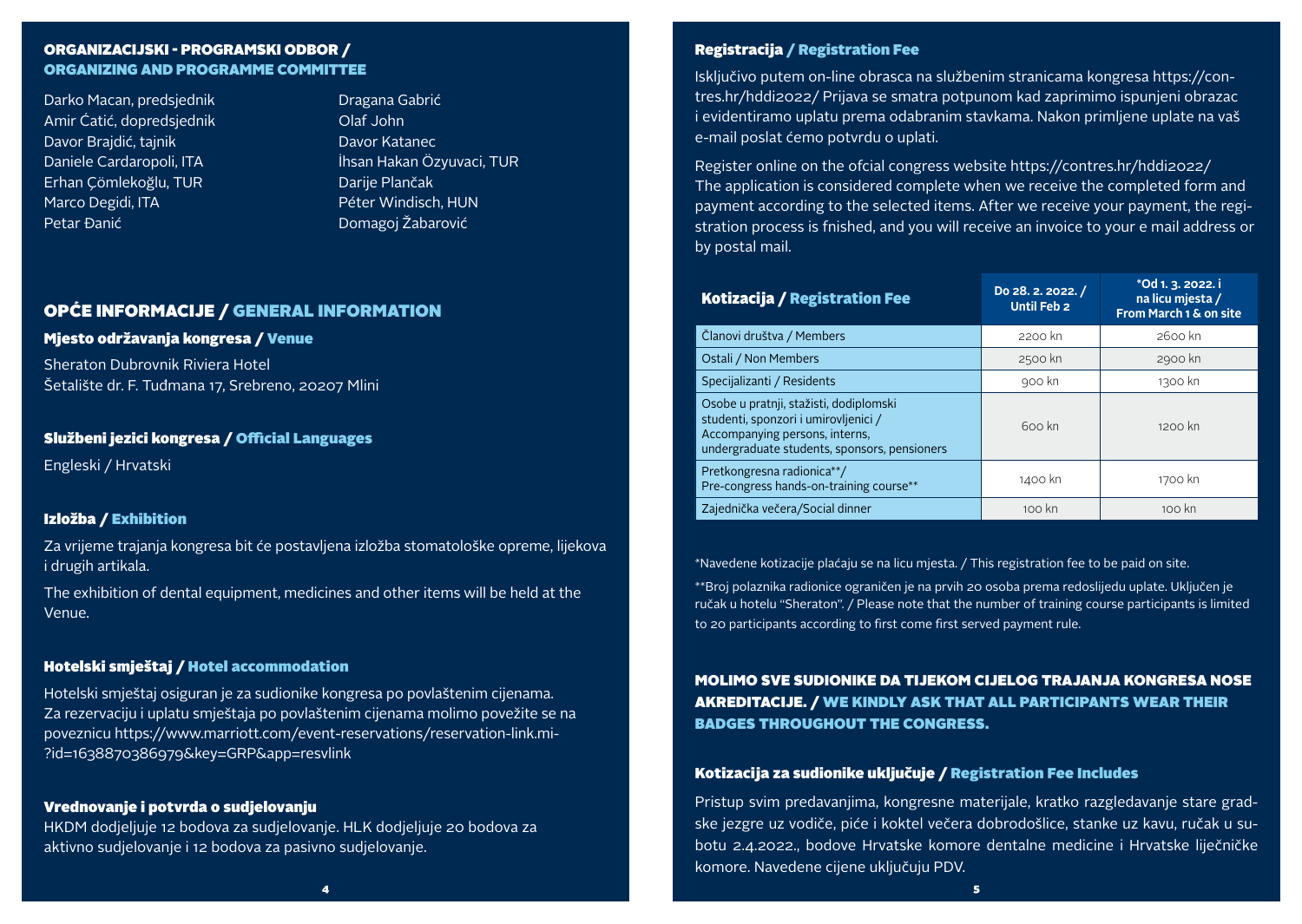Access to all lectures, conference materials, a short guided walking sightseeing tour of the old city core, opening ceremony and banquet, coffee breaks, lunch on Saturday 02<sup>nd</sup> Apr 2022., Croatian Chamber of Dental Medicine and Croatian Medical Chamber credits and VAT.

### Kotizacija za osobe u pratnji / Registration for accompanying persons

Kratko razgledavanje stare gradske jezgre uz vodiče, piće i koktel večera dobrodošlice, stanke uz kavu, ručak u subotu 02.4.2022.

Short guided walking sightseeing tour of the old city core, opening ceremony and banquet, coffee breaks, lunch on Saturday 02nd Apr 2022.

### Otkaz sudjelovanja / Cancellation Policy

Povrat uplaćene kotizacije do 1. 3. 2022. umanjen za PDV i 30% troškova, moguće je samo na temelju pismenog dogovora s organizatorom kongresa. Nakon 1. 3. 2022. nije moguć povrat kotizacije.

Cancellation will be accepted in writing until March 1, 2022 – full refund of the Registration Fee minus 30% cost and administrative charges. Cancelletion received after March 1 – no refund.



# PETAK / FRIDAY 1. 4. 2022.

| 09:00-16:30 | REGISTRACIJA SUDIONIKA / REGISTRATION        |
|-------------|----------------------------------------------|
| 10:00-13:00 | <b>PRETKONGRESNA RADIONICA /</b>             |
|             | <b>PRE-CONGRESS HANDS-ON TRAINING COURSE</b> |

## **Peter Windisch**

*Head & Chair Department of Periodontology, Faculty of Dentistry Semmelweis University, Budapest, Hungary*

## *STEPWISE TREATMENT OF ACUTE AND CHRONIC ALVEOLAR RIDGE DEFECTS*



The workshop provides a unique opportunity for participants to receive frst hand clinical experiences and instructions for the treatment of both acute (freshextraction site) and chronic, healed (lateral or vertical ridge defciencies - more than 1 year following tooth extraction) alveolar ridge defects. During the course, the clinical steps of a novel flap design and a predictable reconstruction approach of localized 3D alveolar defects will be presented on pig jaws by using different types of membranes.

| 13:00-14:00 | Ručak za sudionike radionice – hotel "Sheraton" /            |
|-------------|--------------------------------------------------------------|
|             | Lunch for participants of training course - Hotel "Sheraton" |

# 14:00-16:30 POZIVNA PREDAVANJA / INVITED LECTURES *Moderatori: Davor Brajdić, Ivica Pelivan*

| 14:00-14:45 | <b>Péter Windisch</b> (Budapest, Hungary):                                                                                                 |  |  |  |
|-------------|--------------------------------------------------------------------------------------------------------------------------------------------|--|--|--|
|             | Reconstruction of severely compromised alveolar defects:<br>fresh extraction sites and chronic ridge deficiencies<br>/A stepwise approach/ |  |  |  |
| 14:45-15:30 | <b>Daniele Cardaropoli</b> (Torino, Italy):                                                                                                |  |  |  |
|             | New frontiers in bone augmentation: the use of cad-cam                                                                                     |  |  |  |

customized titanium mesh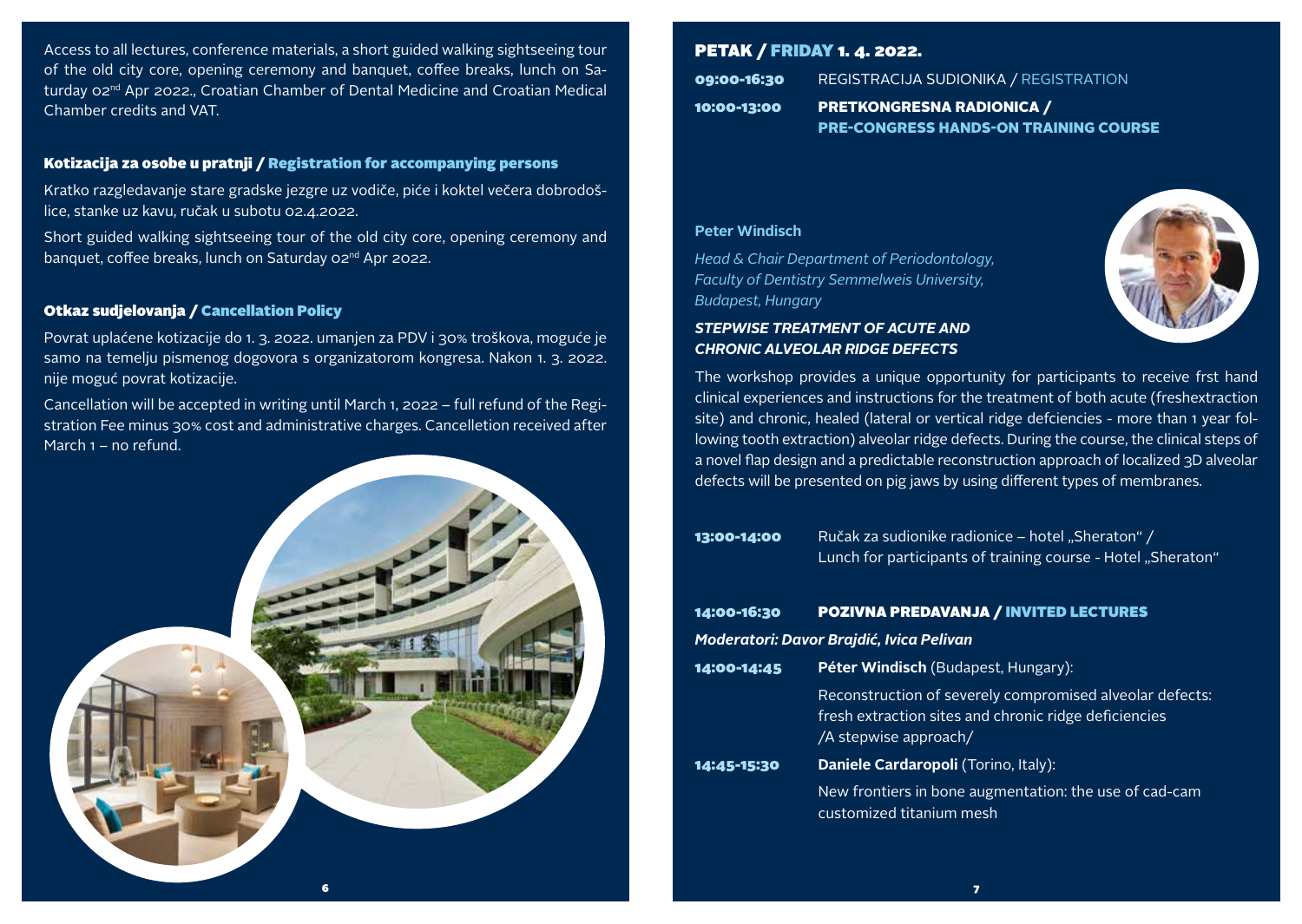| 15:30-16:15 | Marco Degidi (Bologna, Italy):                                                                                                                               | S            |
|-------------|--------------------------------------------------------------------------------------------------------------------------------------------------------------|--------------|
|             | The conometric concept in implant prosthetic:                                                                                                                | M            |
|             | A new way to make fixed restorations                                                                                                                         | $\bullet$    |
| 16:15-16:30 | RASPRAVA / DISCUSSION                                                                                                                                        |              |
| 17:00       | Prijevoz u Dubrovnik (Vrata od Ploča), kratko razgledavanje<br>grada uz vodiče, prijevoz iz grada (Vrata od Pila) u 18:30                                    | $\mathbf{o}$ |
|             | Transport to the Old Town of Dubrovnik (Gates of Ploča),<br>a short guided walking sightseeing tour, transport from the<br>Old Town (Gates of Pile) at 18:30 | <b>10</b>    |
| 19:00       | <b>OTVARANJE KONGRESA I KOKTEL-VEČERA</b><br>DOBRODOŠLICE / OPENING CEREMONY AND                                                                             | 11           |
|             | <b>WELCOME COCKTAIL-DINNER</b>                                                                                                                               | 11           |
|             | Kantenari Restaurant & Lounge, Sunset Beach Dubrovnik,<br>Uvala Lapad - Šetalište kralja Zvonimira 17                                                        | M            |
|             |                                                                                                                                                              | 11           |
|             |                                                                                                                                                              |              |
|             |                                                                                                                                                              | 12           |
|             |                                                                                                                                                              | 13           |
|             |                                                                                                                                                              |              |
|             |                                                                                                                                                              | 14           |
|             |                                                                                                                                                              | 14           |
|             |                                                                                                                                                              | 15           |
|             |                                                                                                                                                              |              |
|             |                                                                                                                                                              |              |
|             |                                                                                                                                                              | M            |
|             |                                                                                                                                                              | 15           |
|             |                                                                                                                                                              |              |

# UBOTA / SATURDAY 2. 4. 2022.

*Moderatori: Mato Sušić, Amir Ćatić*

| 08:45-09:30 | <b>Sinead McEnhill</b> (Enniskillen, N.Ireland):                                                       |
|-------------|--------------------------------------------------------------------------------------------------------|
|             | Digitally based planning for success in implant dentistry                                              |
| 09:30-10:15 | İhsan Hakan Özyuvaci (Istanbul, Turkey):                                                               |
|             | New concepts In oral implantology                                                                      |
| 10:15-11:00 | Luca Lavorgna (Telese Terme, Italy):                                                                   |
|             | The implant rehabilitation of the edentulous patient:<br>past, present and future                      |
| 11:00-11:15 | RASPRAVA / DISCUSSION                                                                                  |
| 11:15-11:45 | Stanka za kavu / Coffee Break                                                                          |
|             | Moderatori: Dragana Gabrić, Darije Plančak                                                             |
| 11:45-12:30 | Stefano Conti (Parma, Italy):                                                                          |
|             | BOPT and intramucosal concept: perio and peri-Implant /<br>Restorative interface in esthetic dentistry |
| 12:30-13:15 | Maja Chmielewska (Gdansk, Poland):<br>Guided surgery - tool or solution?                               |
| 13:15-14:00 | Erhan Çömlekoğlu (Izmir, Turkey):                                                                      |
|             | Periimplant pink white esthetic                                                                        |
| 14:00-14:15 | RASPRAVA / DISCUSSION                                                                                  |
| 14:15-15:30 | Ručak / Lunch                                                                                          |
| 15:30-17:45 | <b>USMENI PRIKAZ E-POSTERA I RASPRAVA</b><br>(max. 5 minuta po e-posteru)                              |
|             | (E-posteri se mogu razgledavati na monitorima u izložbenom                                             |

prostoru) E-posteri se prikazuju Power Point prezentacijom kao kratko usmeno priopćenje. Power Point prezentacije se predaju tehničkom osoblju najkasnije jedan sat prije početka sekcije.

## *Moderatori: Tomislav Ćabov, Domagoj Žabarović*

15:30-15:35 P1. **Blašković D, Blašković M, Kovačević-Pavičić D, Kovač Z, Filipović-Zore I.** (Rijeka): Izrada individualne nadogradnje za cijeljenje kod imedijatno postavljenih implantata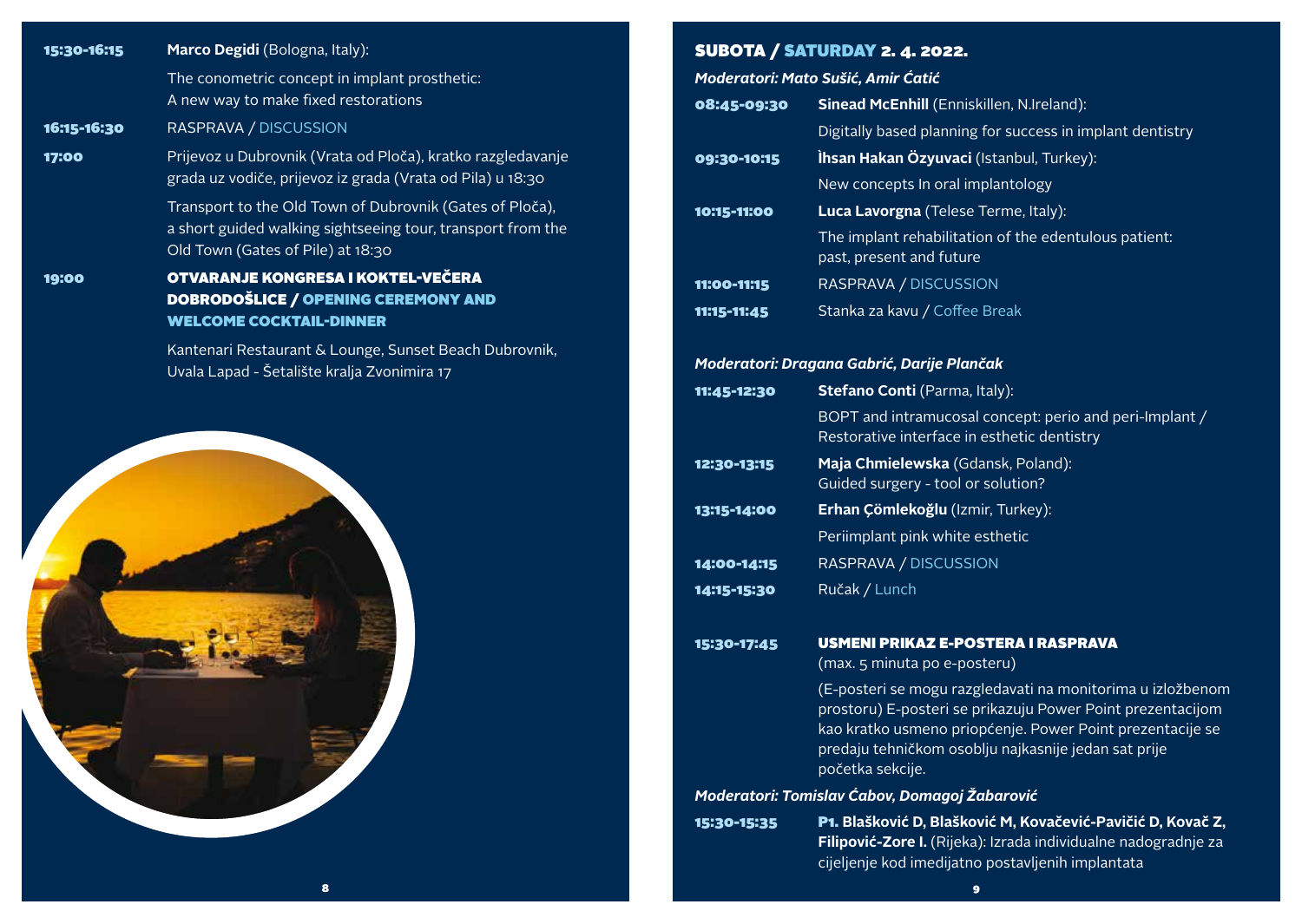| 15:36-15:41 | P2. Petrović V, Brajdić D. (Sesvete): Implantoprotetsko<br>zbrinjavanje distopičnog premolara uz imedijatnu implantaciju<br>- prikaz slučaja                                                                                                            |
|-------------|---------------------------------------------------------------------------------------------------------------------------------------------------------------------------------------------------------------------------------------------------------|
| 15:42-15:47 | P3. Kovač Z, Cerović R, Mady Maričić B, Kinkela Devčić M,<br>Uhač M, Vučinić D (Rijeka): Implantoprotetska rehabilitacija<br>pacijentice s obostranim rascjepom nepca i usne s<br>anodoncijom                                                           |
| 15:48-15:53 | P4. Morelato L, Milohanić G, Morelato I, Morelato E, Vučinić D,<br>Kinkela Devčić M. (Rijeka): Ortodontsko i implantoprotetsko<br>zbrinjavanje hipodoncije gornjih lateralnih inciziva uz retenciju<br>oba gornja očnjaka pomoću kirurške vodilice      |
| 15:54-15:59 | P5. Delić I, Kovač Z, Debeljak V, Kovačević-Pavičić D,<br>Blašković D, Žuža I. (Rijeka): Korištenje modificirane šablone za<br>navođenu implantologiju sa sistemom hlađenja svrdla za<br>osteotomiju fiziološkom otopinom ispod šablone: prikaz slučaja |
| 16:00-16:05 | P6. Matić S, Krakar N, Krakar S. (Sisak): Uporaba dentinskog<br>grafta u postekstrakcijskoj alveoli- prikaz slučaja                                                                                                                                     |
| 16:06-16:26 | <b>SPONZORIRANO PREDAVANJE CURAPROX</b>                                                                                                                                                                                                                 |
|             | Bošnjak A. (Rijeka): Tekućine za ispiranje usta nove generacije -<br>detaljniji pogled na novu Curadenovu liniju antiseptika                                                                                                                            |
| 16:27-16:32 | P7. Marković L, Smojver I, Vuletić M, Morelato L, Pelivan I,<br>Gabrić D. (Pula): Dentinski graft za augmentaciju alveolarnog<br>grebena – dvogodišnje praćenje kliničke studije                                                                        |
| 16:33-16:38 | P8. Miletić I, Granić M, Sušić M, Gabrić D. (Zadar): Augmentacija<br>"ring" tehnikom - prikaz slučaja                                                                                                                                                   |
| 16:39-16:44 | P9. Menđušić Ivić M, Filipović-Zore I, Katanec T. (Zagreb):<br>Implantoprotetska sanacija atrofične maksile s 5 implantata i<br>obostranim sinus liftom                                                                                                 |
| 16:45-16:50 | P10. Kvesić M, Filipović-Zore I, Matulić Medak N. (Sesvete):<br>Neuralgija izazvana kavitacijskom osteonekrozom (NICO) i<br>eksplantacija dentalnog implantata zbog NICO-a                                                                              |

| 16:51-17:11 | (MiP)<br><b>SPONZORIRANO PREDAVANJE</b>                                                                                                                                               |
|-------------|---------------------------------------------------------------------------------------------------------------------------------------------------------------------------------------|
|             | <b>Engel G.</b> (Blieskastel, GER): Antibiotic therapy in dental practice,<br>quo vadis?                                                                                              |
| 17:12-17:17 | P11. Matoš I, Sušić M, Brajdić D, Matulić Medak N, Đanić P,<br>Gabrić D. (Dugo Selo): Implantoprotetska rehabilitacija pacijenta<br>nakon liječenja karcinoma tonzile: prikaz slučaja |
| 17:18-17:23 | P12. Balać D, Salarić I, Zajc I, Brajdić D, Macan D. (Zadar):<br>Implantoprotetska rehabilitacija pacijenta<br>s facioskapulohumeralnom mišićnom distrofijom                          |
| 17:24-17:29 | <b>P13. Lovrić NT, Prpić V, Katanec T, Ovčarić B, Ćatić A.</b> (Zagreb):<br>Značaj pričvrsne sluznice u dugoročnom uspjehu<br>implanto-protetske terapije                             |
| 17:29-17:44 | <b>RASPRAVA / DISCUSSION</b>                                                                                                                                                          |
| 17:45       | SKUPŠTINA HRVATSKOGA DRUŠTVA<br><b>ZA DENTALNU IMPLANTOLOGIJU</b>                                                                                                                     |
| 20:00       | <b>ZAJEDNIČKA VEČERA / SOCIAL DINNER</b><br>Hotel "Sheraton"                                                                                                                          |

KNiP

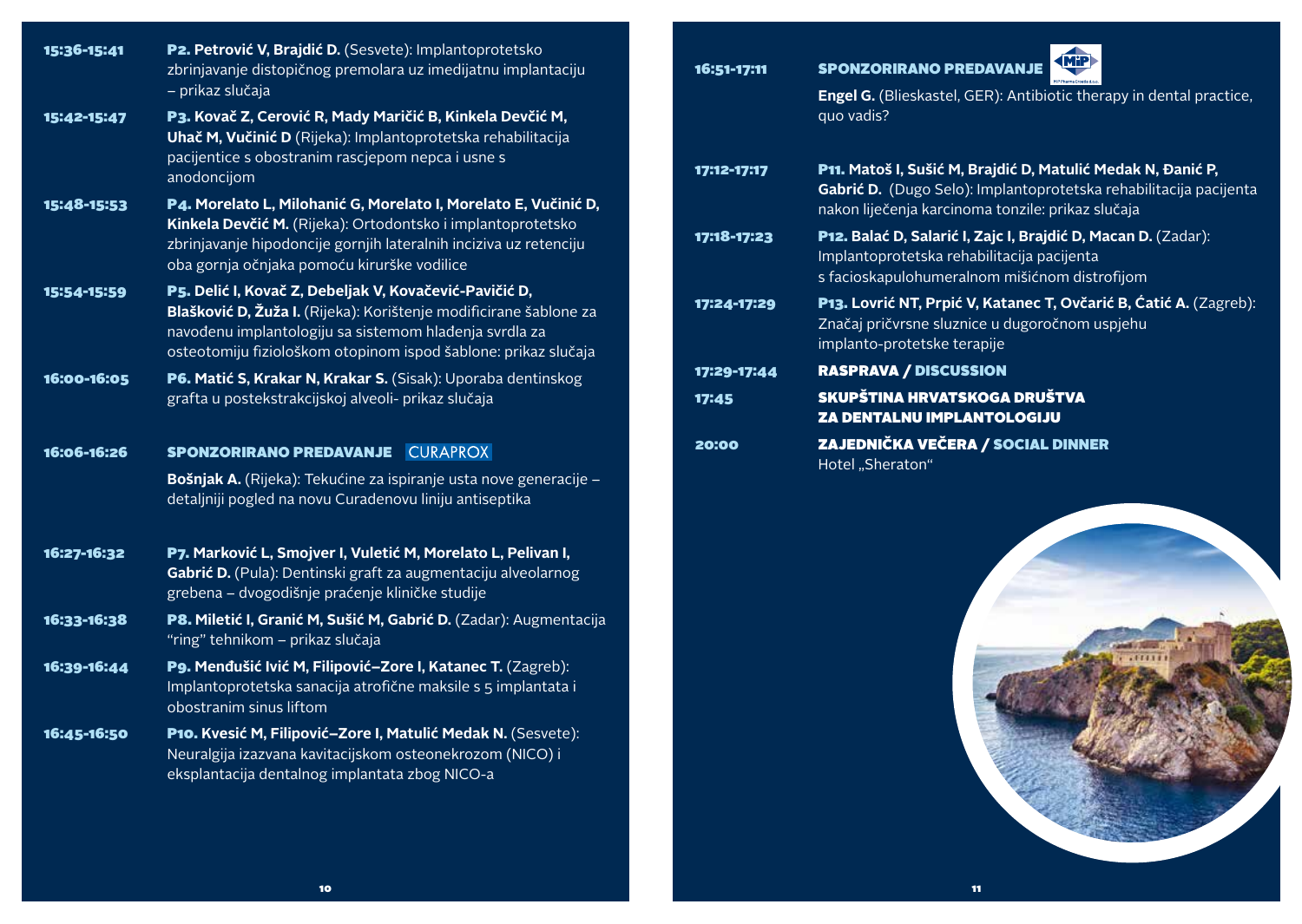#### Professor Peter Windisch, DMD, PhD

Head & Chair Department of Periodontology, Faculty of Dentistry Semmelweis University, Budapest, Hungary



2011 Semmelweis University Department of Periodontology, Budapest, Hungary Dr. Habil. 2003 Semmelweis University Department of Periodontology PhD Comprehensive evaluation of novel treatment possibilities for periodontal hard- and soft tissue reconstruction; 1987 Semmelweis University Faculty of Dentistry, DMD Summa Cum Laude. Employment: 2014 – present Head & Chair Department of Periodontology, Semmelweis University, 2012 Full Professor Department of Periodontology, Semmelweis University, 2004 Associate Professor Department of Periodontology, Semmelweis University, 1997 Assistant Lecturer Department of Periodontology, Semmelweis University, 1990 Assistant Lecturer Department of Oral Surgery, Unit of Oral Diseases, 1988 Clinical Fellow Department of Oral Surgery, Unit of Oral Diseases. Seminars and lectures in periodontology and implant dentistry for graduate-, postgraduate students and dentists in English, German and Hungarian. 1989-present Private Practitioner. Professional Societies: Hungarian Society of Periodontology, chairman; Hungarian Society of Implantology, board member; Member of: Hungarian Association of Oral and Maxillofacial Surgeons, Professional Board for Dental and Oral Diseases, Specialist Examination Board for Periodontology, European Federation of Periodontology, International Team for Implantology, European Center for Dental lmplants. Qualifications: Periodontology - Treatment of intrabony and furcation defects, root coverage procedures, Implant surgery - Reconstruction of localised and extended alveolar defects: socket preservation and bone augmentation procedures, soft tissue augmentation techniques, Implant prosthetics - Comprehensive implant-prosthodontic rehabilitation of periodontal patients

## Reconstruction of severely compromised alveolar defects: fresh extraction sites and chronic ridge deficiencies /A stepwise approach/

There is an increasing need from patients for aesthetic fixed dental restorations with, or without implant placement. The alveolar jaw is a tooth dependent structure – any tooth extraction results in alveolar ridge resorption. Surgical techniques used today to preserve or augment deficient ridges follow biologic principles to achieve the same goal: a maintained or enlarged alveolar ridge with harmonious soft tissue contours. While the extent and pattern of resorption varies among individuals, there is an obvious loss of ridge contour as a result of physiological bone remodeling after tooth extraction. The tendency for advanced resorption is even more increased around deep periodontal defects, especially when the buccal alveolar plate has been destroyed. In advanced cases of acute alveolar ridge defects (extraction defects; EDS Class 3, EDS Class  $\Delta$ ), alveolar ridge preservation has to be performed in order to reduce or completely avoid the need for further hard tissue reconstructions. However, in some cases horizontal and/or vertical ridge augmentation is inevitable. Therefore, a stepwise surgical protocol has to be implemented to achieve a functionally and esthetically good result. The lecture will present surgical approaches to reconstruct lost alveolar hard– and soft tissues by applying socket preservation, guided bone regeneration utilizing xenogeneic grafts, resorbable pericardium and non-resorbable dPTFE and membranes as well as an insight into future perspectives with resorbable magnesium membranes.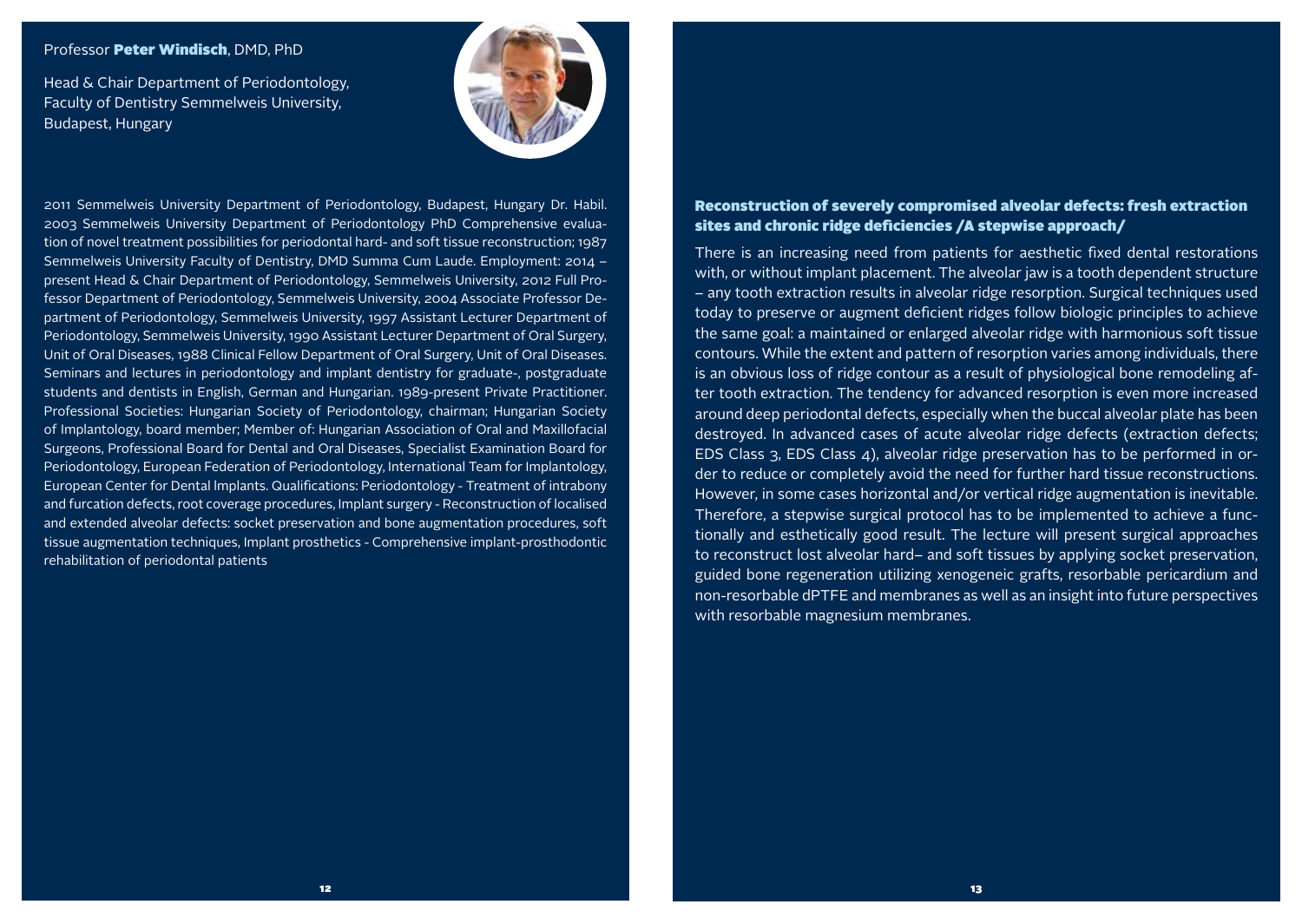#### Prof Dr Daniele Cardaropoli

Adjunct Professor in Periodontology, Dental School, University of Catania; Scientific Director PROED Institute for Professional Education in Dentistry; President Giuseppe Cardaropoli Foundation for Research and Care in Periodontology. Torino, Italy



Doctor in Dentistry and Certificate in Periodontology at the University of Torino. Adjunct Professor in Periodontology at the University of Catania. Scientific Director of PROED - Institute for Professional Education in Dentistry, Torino. President of the Giuseppe Cardaropoli Foundation for Research and Care in Periodontology. Active Member of the Italian Society of Periodontology (SIdP), the European Federation of Periodontology (EFP), the Italian Academy of Osseointegration (IAO) and the Academy of Osseointegration (AO). Fellow ITI (International Team for Implantology). International Member of the American Academy of Periodontology (AAP). Winner of the "Henry M. Goldman" Award for the Clinical Research at the 11th National SIdP Congress and the National Award in Clinical Orthodontics at the 18th International SIDO Congress. Member of the Editorial Board for The International Journal of Periodontics and Restorative Dentistry and The International Journal of Oral Implantology. Author of more than 30 articles published on peer-reviewed international journals, he signed the chapter "Seeking the Optimal Aesthetic Result in the Maxillary Anterior" in the textbook "Implant Therapy: Clinical Approaches and Evidence of Success", Eds Nevins M. & Wang H.L. (Quintessence Publishing, 2019). Editor of the textbook "Soft Tissues and Pink Esthetics in Implant Therapy" (Quintessence Publishing, 2019). Private practice in Torino, Italy.

## New frontiers in bone augmentation: the use of cad-cam customized titanium mesh

The need to expand the treatment options of the therapeutic areas, even in cases with high complexity and soft tissue deficiency, requires an in-depth study of the most advanced surgical techniques. At the same time regenerative medicine and plastic surgery of the new millennium try to improve the predictability of treatment by reducing the morbidity of care towards the patient. In this perspective, modern cad-cam technologies allow to manage computer-guided surgical protocols through the creation of custom-made titanium mesh, the Yxoss, in order to customize the regenerative procedures.

## Dr. Marco Degidi, DDS, MD

Adjunct Professor, Postgraduate Master in Clinic Implantology at the University of Bologna. Private practice in Bologna, Italy



Dr. Marco Degidi is an Adjunct Professor, Postgraduate Master in Clinic Implantology at the University of Bologna . He is an active member of the Academy of Osseointegration, and a Diplomate of the International College of Oral Implantology. Dr. Marco Degidi is the inventor of the WeldOne Concept as well as the Conometric Concept. He has published 153 articles on Peer-reviewed Journals and received many awards; his H-INDEX is 36. He lectures worldwide in the fields of immediate loading, primary stability, biomaterials and aesthetic dentistry. He runs a private practice in Bologna, restricted to implant surgery & prosthetics.

## The conometric concept in implant prosthetic: A new way to make fixed restorations

Until now, two means have traditionally been used for retaining prostheses: screws or cement. We all know the pluses and minuses of each method. Now imagine a third method that has the advantages of both traditional methods with none of the disadvantages: for example, restorations with occlusal tables that don't have holes but which are easy to remove. This is the Conometric Concept : permanent prostheses retained only by friction, not removable by the patient, but, when required, easily removable by the dentist. It can be applied on single teeth, partials or full arches; to make temporaries or final prostheses, immediately or stage loaded; in combination with many type of restorative materials. It's a new whole world that deserve to be discovered. Drawing from his long experience, Dr Degidi will present in detail all aspects of this revolutionary technique.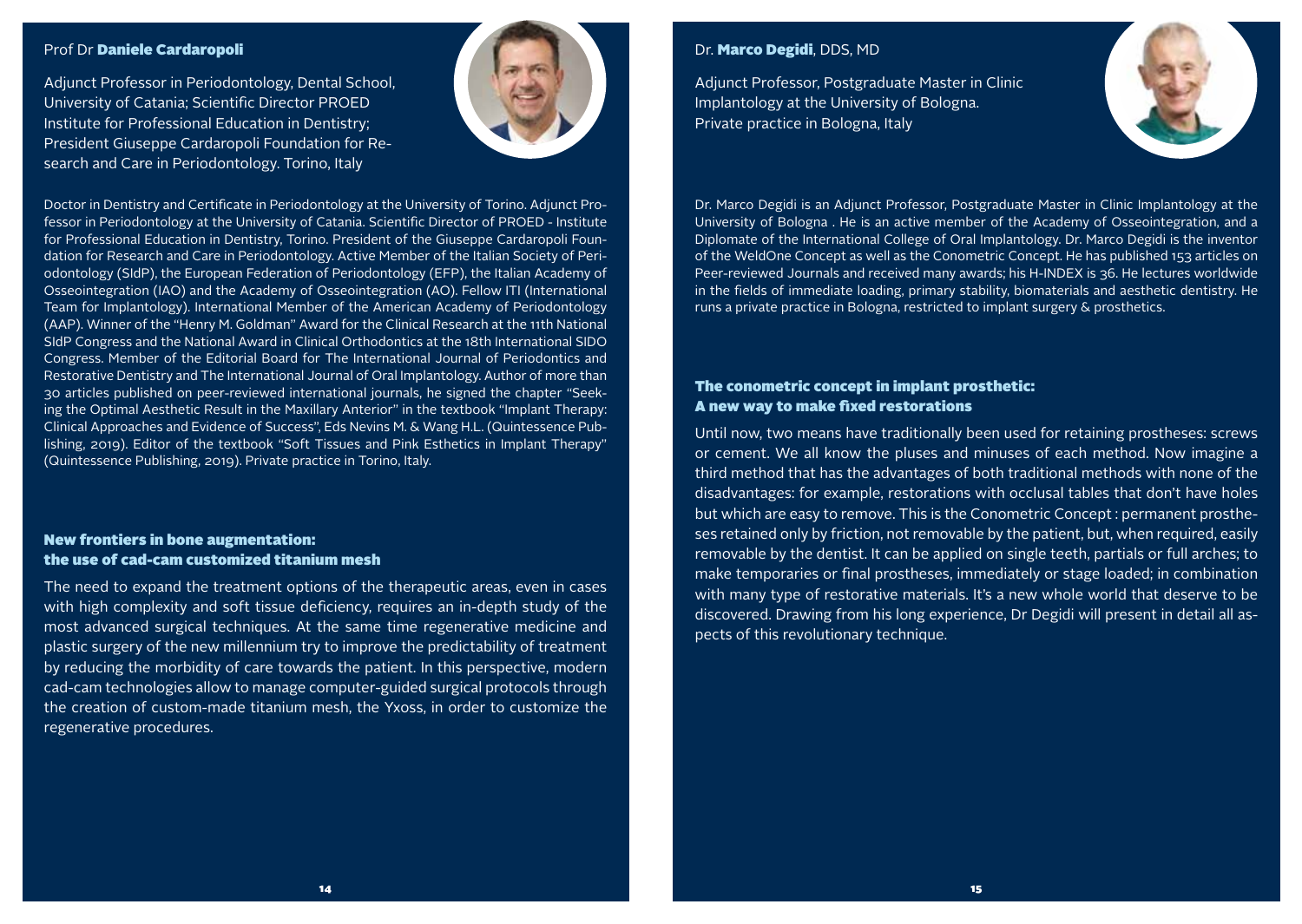## Dr Sinead McEnhill, BDS MSc(Imp Dent) MFGDP(UK) Adv Dip Imp Dent RCS(Eng) FICD

Clinical Director, Belmore Dental Implant Clinic, Enniskillen, Northern Ireland



Dr Sinead McEnhill is the clinical director of Belmore Dental Implant Clinic in Enniskillen, N.Ireland, which was awarded Irish Practice of The Year 2017. In 2018, it was awarded runner up Best Aesthetic Practice UK whilst Sinead was awarded individually for Best 'Implant Multiple' category at the UK Aesthetic Dentistry Awards for a case of dual full arch implants/ immediate loading utilizing a fully digital workflow. Sinead is a previous tutor and practice assessor for the Royal College of Surgeons London Implant Diploma where she also did her formal implant training. She attained an MSc in implant dentistry from Leeds University in 2016 where her research was related to peri-implantitis. Sinead is a board member of the Digital Dental Society UK and her practice is based mainly around multidisciplinary digitally planned surgical and aesthetic workflows. She is a committee member of the BACD and sits on the Invisalign UK Advisory Board. Sinead lectures across the UK and Ireland on digital workflows for dentists in implant dentistry and has many published articles on the same topic. She is focused on mentoring dentists hoping to excel in the field of digital and implant dentistry, whilst simultaneously attending world renowned clinicians for training to improve her own clinical skillset. As recognition of her focus on dentistry and philanthropy, Sinead was inducted as a fellow into the International College of Dentists in 2015.

#### Digitally based planning for success in implant dentistry

Use of dental technologies or devices that incorporate digital or computer-controlled components for the performance of dental procedures has become fully integrated in a contemporary office-laboratory workflow. The lecture will consist of setting protocols for the dental team and clinician to enable a predictable pathway to long term success. Furthermore, the patient's expectations should be brought forward even more than before, to help manage and simplify the consenting process. The emphasis of the topic itself is to demystify the digital planning platforms with a patient centric focus.

## Professor **İhsan Hakan Özyuvaci**

Dentistry Oral and Maxillofacial Surgery Department, Istanbul University Faculty of Dentistry, Dental Forum Istanbul Oral Surgery and Implantology, Turkey



Graduated from Etiler High School 1979-1982; Istanbul University Faculty of Dentistry 1982- 1987. Academic Degree: Istanbul University Faculty of Dentistry. Assistantship-Dentistry Oral and Maxillofacial Surgery Department 1987 – 1992, Assistant Professor-Dentistry Oral and Maxillofacial Surgery Department 1996-2006, Professor-Dentistry Oral and Maxillofacial Surgery Department 2006. Ph.D. Dissertation: Experimental Analysis of Biomechanic and Histological Changes of Bone Structure Following Hydroxyapatite Placement. Associations: Turkish Dental Association, Turkish Society of Oral Implantology, Turkish Society of Oral and Maxillofacial Surgery, Turkish Society of Endodontics, Turkish Academy of Osseointegration. He has published over hundered research papers in national and international journals. He has attended several international conferances and workshops to deliver his research findings and he has been invited educator for several training programs. He's the delegate of Turkey of BDIZ-EDI (Bundesverband der implantologisch tatigen Zahnarzte in Europe) since 2008. He carried on his academic career as a professor at Istanbul University Faculty of Dentistry Oral and Maxillofacial Surgery Department and retired last year, He is also working at Dental Forum Istanbul Oral Surgery and Implantology Clinic which he founded at 2006. Instructor of IFZI (Internationales Fortbildungszentrum für zahnärztl. Implantologie GmbH). Clean Implant foundation scientific advisor.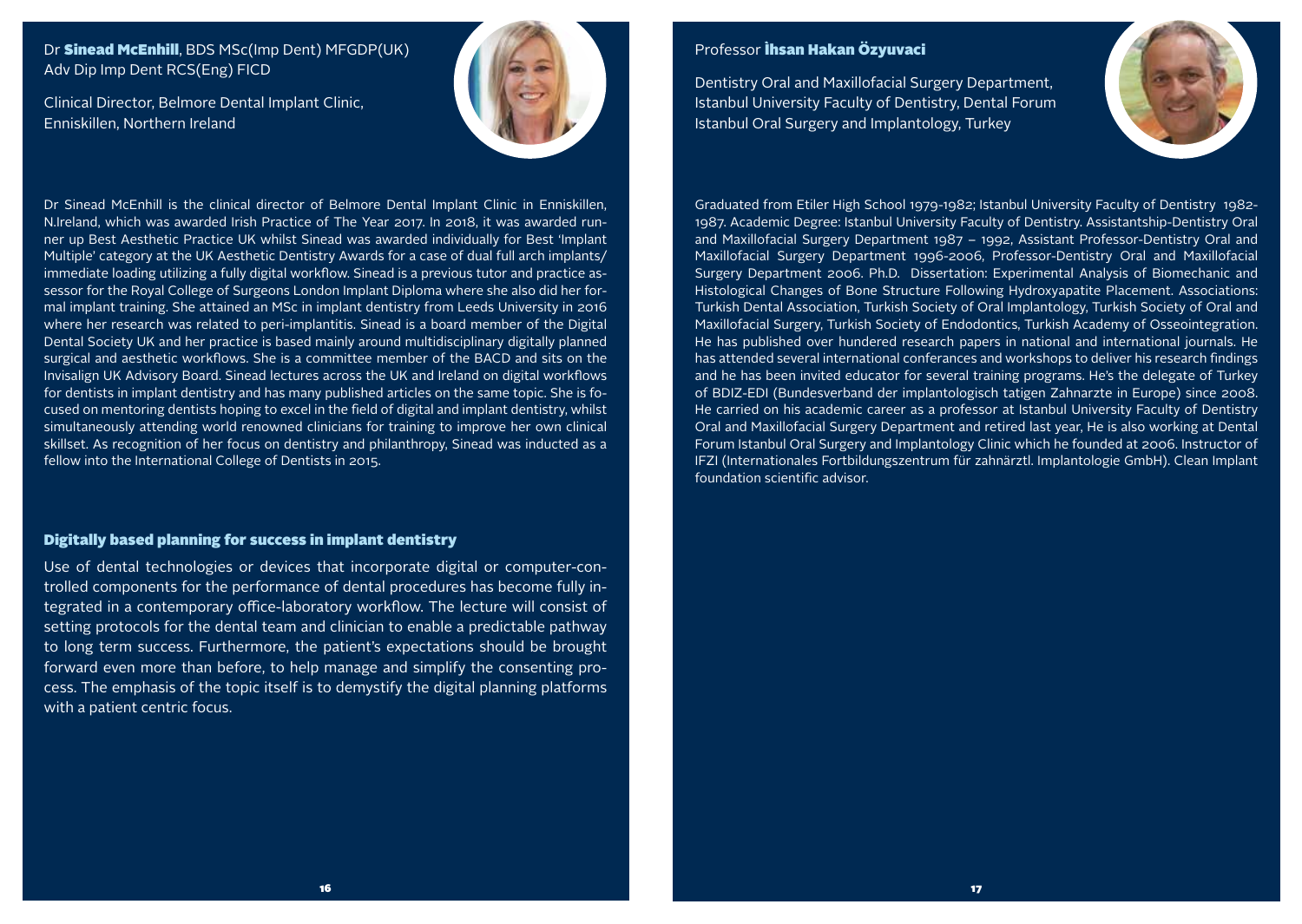#### New concepts In oral implantology

Staying up to date is not effortless nowadays. To stay current on everything, one needs to work on it. It's like time is moving faster than a decade ago and it's accelarating. Same rules apply to oral implantology. It's not an exceptional practice performed by limited amount of practitioners anymore. It's common, it's necessary and it's essential. So we have no other options than to stay up to date. In the past few decades when the idea first came up, dental implants were thought to be doubtful and their fields of applications were limited. There were no long-term follow ups, not enough technology to evaluate the outcomes and success of the procedure. But still the idea of dental implants had given so much hope that, despite all the doubts, practitioners gave it a shot. So, where are we now today? Today, in comparison with the alternatives, when function and aesthetics are considered, dental implants have very satisfactory results and their long term success is well proved, hence many different case types can be treated safely. Today, practioner's aim is to reach to the perfection and to get close to the natural in both ways, both aesthetical and functional. Briefly, today "good" is just not good enough. So, if today the good is not good enough, where will we be in the future? Future is nigh but also limitless. Considering the improvements of technology just by observing our daily life, we can have some clues and at the same time we know that even if we have some clues, technology will shock us anyway. Biogenetics, 3D technology, nanotechnology, biomechanical engineering are the pathways to the ultimate success and beyond. We already see their reflections in implantology, CAD-CAM technologies, imaging systems…etc. Are we ready to see beyond?

#### Dr Luca Lavorgna

Founder and CEO Odontosynergy, Telese Terme, Italy. Visiting Professor at the Universities of Foggia, Napoli, Bari, Messina and Valencia

Holding a Degree com laude in Dentistry and Prosthesis in 2005, he specializes in Periodontology and Prosthodontics in Italy and abroad under the guidance of important Experts. As a Member of AIOP (Italian Academy of Prosthetic Dentistry), SIDP (Italian Society of Periodontology), EFP (European Federation of Periodontology), EPA (Europan Prosthodontic Association) and as Active Member of DDS (Digital Dentistry Society) and DDA (Digital Dental Academy), he provides high-profile consultancy to various Private Practices which he collaborates with. Founding member of SIPRO (Italian Society of Prosthetics and Oral Rehabilitation). In 2017 he founded Just Digital srl, a company that aims to research and develop innovations and operational protocols in the digital field aimed at computer-guided implantology, cosmetic dentistry and regenerative surgery. He lectures as Visiting Professor at the universities of Foggia, Napoli, Bari, Messina and Valencia in 2019/2020. He holds conferences and lectures as OPL for important Companies in the fields of Oral Surgery, Implantology and Digital Dentistry. He is the founder and CEO of Odontosynergy, a modern learning center for Dentists in Telese Terme, where he also operates as Periodontologist and Prosthodontist.

## The implant rehabilitation of the edentulous patient: past, present and futuree

New technologies are changing the world of Dentistry. The diagnosis and the planning of a treatment don't change, let alone the biology. What do change, and radically, are the approach and the protocols. The benefits of adopting new technologies, such as computer-guided surgery software combined with a 3D Printer and CAM process, are incredibly solid: being able to make a proper diagnosis immediately, plan a punctual therapy and translate it into an encoded workflow are undeniable, key benefits for the Dentist. When it comes to therapy, the approach should not avoid a thorough analysis of the patient, the clinical request and, last but not least, the reasons that induce the patient to choose a treatment: the Prosthetic Rehabilitation. In this context, the goal is to provide the audience with a tool that supports a holistic perspective towards each clinical case, moving from a real diagnosis (the patient's rehabilitation), analysing the propedeutical steps for the reproducibility of the case (the planned implants insertion) and finalizing the proposed therapy, i.e. the Prosthetic Rehabilitation. This conference is targeted at dentists who are willing to broaden their views, seeking new digital tools, on one hand, while keeping the focus on the patient, on the other.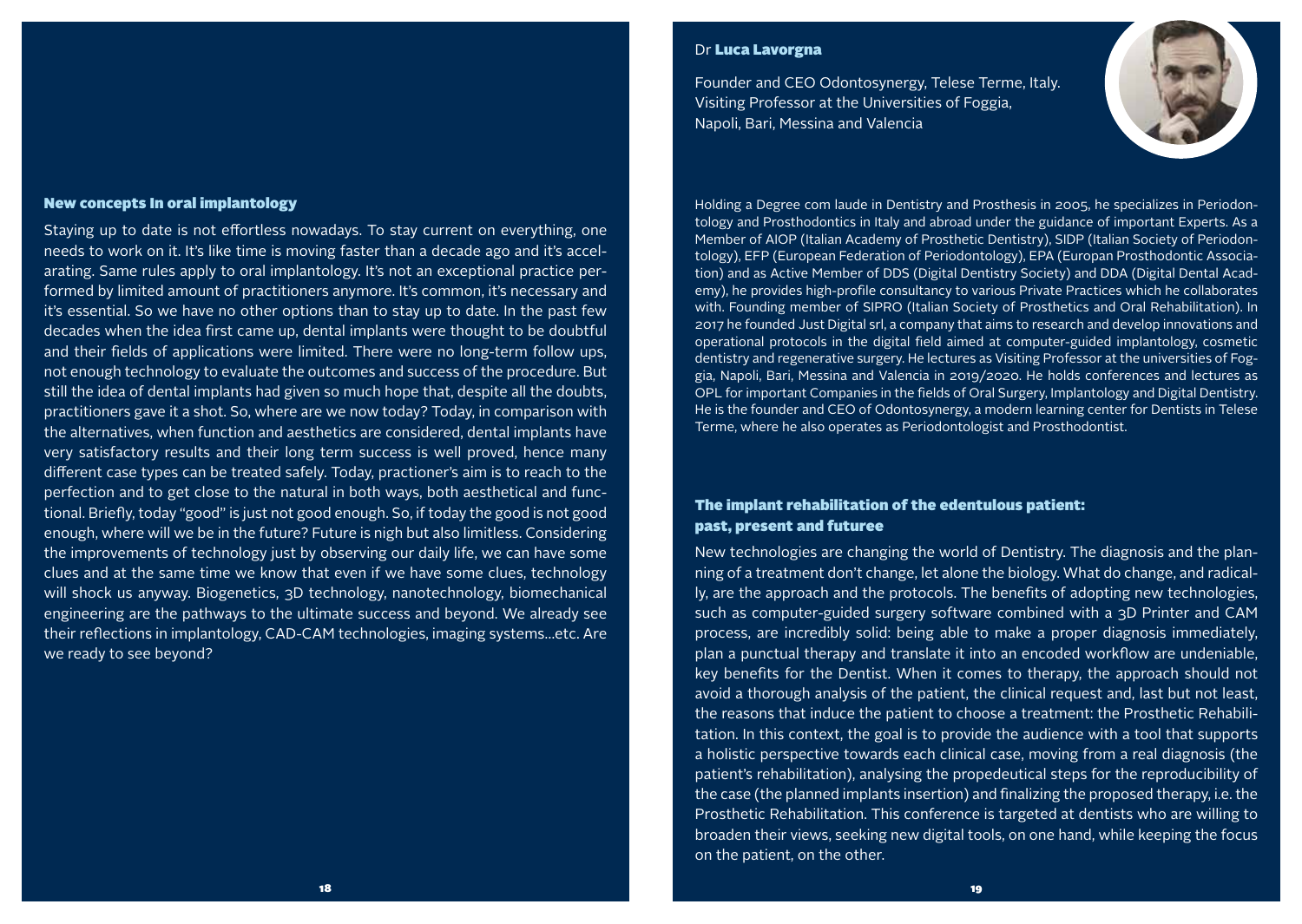#### Dr Stefano Conti

Lecturer at the Master Program of Implantology, and Facial Esthetics at the University of Parma, School of Dentistry, Italy. Private practice in Parma, Kiev and London



Stefano Conti has received D.D.S. degree at the University of Medicine and Surgery, School of Dentistry, Parma, Italy, in 1989. He has attended courses on Implant Dentistry with dr David Garber, dr Henry and Maurice Salama at the Goldstein Garber & Salama in Atlanta, Georgia, USA. He has completed 1-Year UCLA/ gIDE Master Clinician Program in Implant Dentistry at the UCLA School of Dentistry, California, USA. He is lecturer at the Master Program of Implantology, and at the Master Program of Facial Esthetics at the University of Parma, School of Dentistry. He lectures every year in various parts of Italy, Europe and South America. He is Active member of the Italian Academy of Esthetic Dentistry, IAED and Digital Dentistry Society, DDS. He works in his private practice in Parma - Italy, Kiev - Ukraine and London - UK, where he has restricted his clinical work to Implant Surgery and Esthetics around natural teeth and Implants.

## BOPT and intramucosal concept: perio and peri-Implant / Restorative interface in esthetic dentistry

During the clinical practice of esthetic dentistry, the critical issues, beauty, health and integrity, that differentiate an excellent end result from a failure lie mostly within the crucial areas where these items come into contact: the interfaces. The presentation focuses on a new Prosthetic protocol for vertical preparation of the tooth, the B.O.P.T. concept and on the restorative aspects and uniqueness of an intramucosal implant, designed to work in synergy with biologic factors in achieving long term aesthetics. A new emergence profile of the crown with a finishing line at different levels allows us to interact with surrounding tissue modifying their shape and thickness for a new ideal and stable esthetic gingival architecture. Biodynamic Soft Tissue shaping, 3D positioning, defined and appropriate emergence profiles with an accurate analysis of STA around implant supported restorations will be thoroughly discussed with clinical cases. Learning objectives - Delegates will know how to: Understand the B.O.P.T. technique (tooth preparation – provisional relining – impression - final cementation), Understand Papillae and Facial Gingival Dynamics around natural teeth and around intramucosal implants.

Maja Chmielewska, DDS, MSc SmileClinic, Gdansk, Poland



2018-2020 DTMD – University for Digital Technologies in Medicine and Dentistry (Luxemburg), Degree: Master's in Implant Dentistry and Periodontology, MSc thesis: Factors Influencing Precision of Static Guided Surgery. 2011-2016 Medical University of Warsaw (Poland), Degree: Doctor of Dental Surgery, Conducted 2 scientific student grants (microbiology and oral surgery); Published surgical articles in the Polish edition of "Implants" journal, and in a leading prosthodontic journal; Worked at the University Dental Lab for 3 years (part time); Finished studies with distinction; Experience: 2018 – present working in a private practice, SmileClinic in Gdansk, Poland as a junior implant surgeon and implant-prosthodontist; Certified CoDiagnostiX (surgical planning software) instructor, providing training for dental professionals on multiple national and international courses; Part time work in a dental lab (CAD/CAM) and surgical planning centre (DentalPrint3D), providing surgical planning and drill guides for other Doctors from Poland and neighbouring countries; Private instructor on digital dentistry setup for clinics. 01/2017 – 12/2017 worked as a research scholar with prof. Pascal Magne in Herman Ostrow School of Dentistry, University of Southern California, Los Angeles, USA; Teaching assistant in dental morphology and CAD/CAM and clinical classes; Research conducted on CAD/ CAM dental materials. Speaker at national and international meetings, author of numerous publications. ITI & EAO member.

#### Guided surgery - tool or solution?

As guided surgery is becoming more and more popular we see both opportunities and complications which may arise from its use. Many important questions arise, like "In what clinical cases will guided surgery be helpful?", "Is it really an accuracy improving solution?" or "Is guided surgery a tool for every clinician?". Important quality influencing factors which may change the final outcome of treatment will be discussed within this lecture.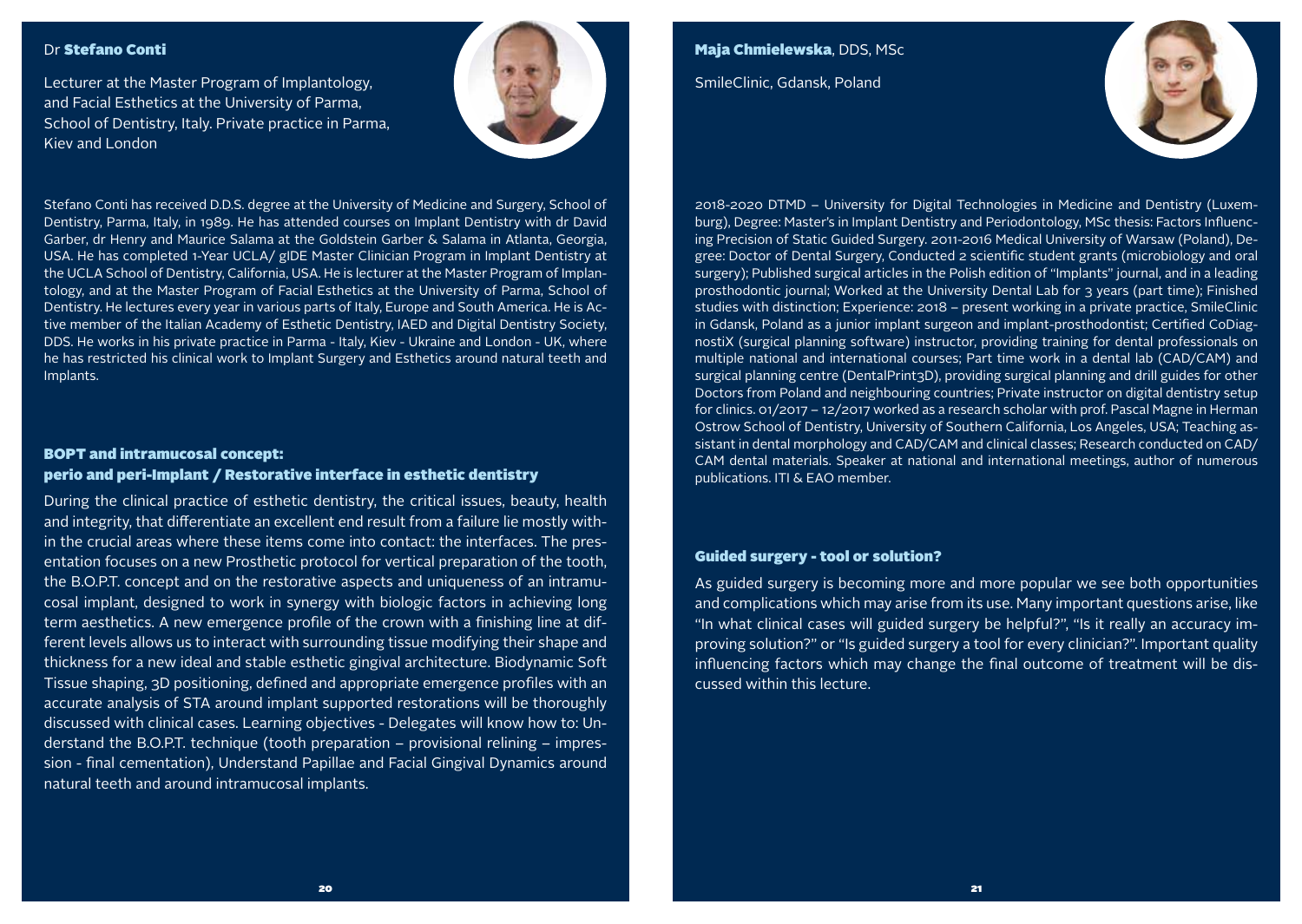## Professor Erhan Çömlekoğlu

Department of Prosthodontics, School of Dentistry, Ege University, Izmir, Turkey



M. Erhan Çömlekoğlu is a graduate of Ege University, School of Dentistry where he received his DDS degree. He attended Prosthesis Program of Graduate Study offered by Institute of Health Sciences at Ege University and graduated with Ph.D. degree at Prosthodontics. He is a Professor and resident at the Department of Prosthodontics, School of Dentistry at Ege University, İzmir, Turkey. He completed several scientific projects supported by national and international institutions. He was honoured more than 30 national and international scientific awards. With these projects he authored more than 75 articles in peer-reviewed scientific journals in the field of adhesive and implant dentistry and established CAD/CAM restorative laboratory at the dental school. His clinical practice is limited to Prosthodontics at the Department of Prosthodontics, School of Dentistry, Ege University. He maintains his full-time faculty position and his teaching responsibilities include undergraduate clinical practice besides theoretical lessons about fixed partial prosthodontics and research about implant prosthodontics. He is the clinical director of senior year dental school students. He is also particularly involved in post-graduate clinical education of research assistants at the department. Dr. Çömlekoğlu is intensely involved in scientific research regarding adhesive dentistry and implant dentistry. His current research interest particularly covers implant-periodontium interactions and their clinical outcomes.

#### Periimplant pink white esthetic

One of the crucial problems regarding anterior implant restorations, in terms of esthetics, is to provide periimplantary soft tissue integrity. Pink & White esthetics may not be accomplished in some clinical cases, although a complete osseointegration is achieved. Biological width hypothesis is important in this context and has gained support in recent years. Zirconia or glass-ceramics custom abutments have been widely used, due to their optimal emergence profile and natural-like appearance. Moreover, the ones that are placed at the same day of the implant surgery and are never detached again, can provide both a better esthetic appearance and prevent any soft tissue related problems, due to the intact-remained biological width.

## Professor Vesna Degoricija, MD, PhD

Head of the medical ICU at the University Hospital Center Sisters of Charity in Zagreb, University of Zagreb School of Medicine, Zagreb, Croatia



Vesna Degoricija, MD, PhD is a professor of internal medicine at the University of Zagreb School of Medicine. Internal medicine specialist (1993) with subspeciality in intensive care medicine (2007), and emergency medicine specialist (2011). Head of the medical ICU at the University Hospital Center Sisters of Charity in Zagreb (since 2011). She took postgraduate trainings in intensive care medicine through the European Society for Intensive Care Medicine (1996-2009), and continuing medical education courses through Harvard Medical International, Ludwig Maximilians University Munich, and Karolinska Institutet (2001-2009). She has worked in medical education and curriculum innovation for the last twenty years. Since year 2014. Professor Degoricija collaborates with the University of Zagreb School of Dental Medicine throughout postgraduate continues medical education and in postgraduate studies. Main topics are medical emergencies in the dental practice, recognition, management, and treatment, implementing problem solving teaching and practicing on simulation manakins. She holds cross-appointments on the Committee of Medical Education (since 2009), the University Textbook Publishing Committee (since 2013), and the Committee for Planning and Evaluating Postgraduate Medical Education (since 2014) at the University of Zagreb School of Medicine. Her latest research is in collaboration with the Medizinische Universität Graz. She has published over 100 articles and 40 book chapters in internal and emergency medicine. She has given over 150 presentations on the local, national, and international level. She is the editor of textbooks on emergency medicine in the English (2011, 2013) and Croatian (2013) languages.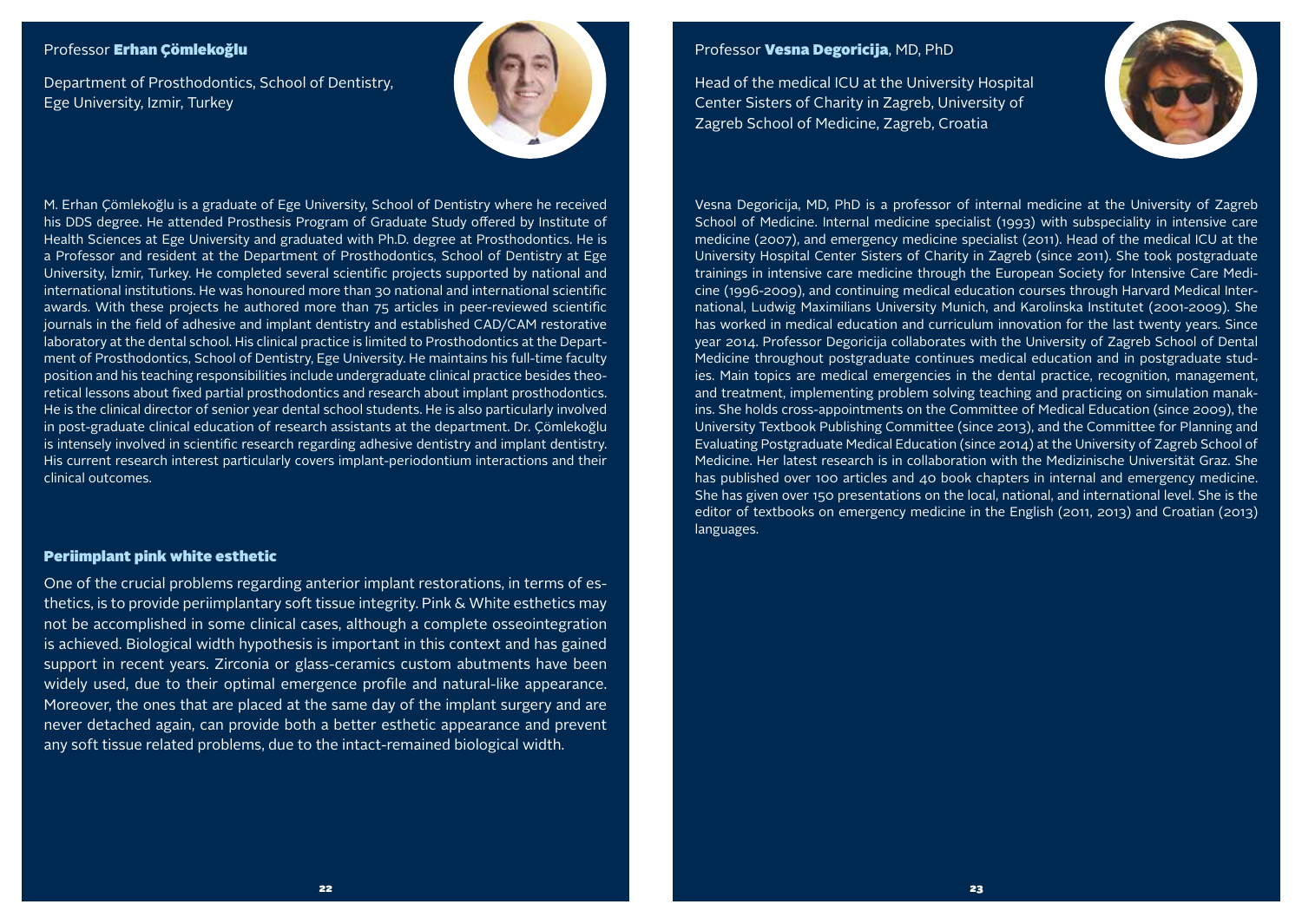#### Medical emergencies in the dental practice

It is estimated that, on average, a general dental practitioner will experience a medical emergency at least once every two years. Medical emergencies that occur in dental practices include vasovagal syncope, high blood pressure and hypertensive crises, acute chest pain (angina), hypoglycaemia, diabetic ketoacidosis in the settings of severe infection and/or sepsis, epileptic seizures, choking, asthma, anaphylaxis and cardiac arrest. The satisfactory performance in a medical emergency in the dental practice has many implications in terms of equipment, training, standards of care, clinical governance, and risk management. Members of the dental team must maintain their knowledge and competence to deal with a medical emergency effectively and safely. Present lecture emphasis importance of continuous medical education for dental practitioners through seminars and workshops implementing problem solving teaching and practicing on simulators and manakins. Such practice is present in collaboration of University of Zagreb School of Dental Medicine and University of Zagreb School of Medicine in last ten years through continuing professional education, and as electives in residency postgraduate education. The extent of treatment by the dentist requires preparation, prevention and medical emergencies management, as necessary. Prevention is accomplished by conducting a thorough medical history. The dentist must be competent in basic cardiopulmonary resuscitation, airway management, oxygenation, and automated external defibrillation. Drugs that should be available to the dentist are oxygen, normal saline, epinephrine, nitroglycerin, aspirin, amlodipine, diazepam, flumazenil, diphenhydramine, methylprednisolone, beta-2 agonist such as albuterol or salbutamol, and injectable carbohydrate.

## NEDJELJA / SUNDAY 3. 4. 2022.

*Moderatori: Petar Đanić, Ivica Pelivan*

| 08:45-08:55 | Blašković M, Blašković D, Kovač Z, Zulijani A, Zeneral Žuža I,<br><b>Ćabov T.</b> (Rijeka): Tehnike augmentacija keratinizirane<br>mukoze oko implantata                                                            |
|-------------|---------------------------------------------------------------------------------------------------------------------------------------------------------------------------------------------------------------------|
| 08:56-09:06 | Marković L, Gabrić D, Brzović Rajić V, Vuletić M, Smojver I.<br>(Pula): Augmentacija mekog tkiva kolagenim matriksom<br>- prikaz slučaja                                                                            |
| 09:07-09:37 | <b>POZVANO PREDAVANJE</b>                                                                                                                                                                                           |
|             | Vesna Degoricija (Zagreb):<br>Hitna medicinska stanja u ordinaciji dentalne medicine                                                                                                                                |
| 09:38-09:48 | Buljan M, Salarić I, Morelato L, Pohl S. (Slavonski Brod):<br>Pristup kroz vertikalni rez za augmentaciju tvrdih i mekih tkiva<br>prilikom imedijatne ugradnje implantata u estetskoj zoni                          |
| 09:49-09:59 | Matoš I, Đanić P, Biočić J, Salarić I, Brajdić D, Sušić M.<br>(Dugo Selo): Koncept rješavanja atrofične bezube donje čeljusti<br>pomoću vestibuloplastike sa slobodnim kožnim transplantatom<br>i mini implantatima |
| 10:00-10:10 | Katanec T, Prpić V, Filipović -Zore I, Gabrić D, Bjelica R,<br>Miličević A, Ćatić A. (Zagreb): Imedijatna implantoprotetska<br>i mekotkivna sanacija atrofične bezube mandibule kratkim<br>"short" implantatima     |
| 10:11-10:21 | Vuletić M, Smojver I, Illeš D, Marković L, Brzović Rajić V,<br>Gabrić D. (Zagreb): Procjena estetskog ishoda i uspješnosti<br>socket shield tehnike                                                                 |
| 10:22-10:32 | Sapundziev D. (Ljubljana, SLO):<br>Shield Technique for Restoring Teeth in the Aesthetic Zone                                                                                                                       |
| 10:32-10:45 | RASPRAVA / DISCUSSION                                                                                                                                                                                               |
| 10:45-11:15 | Stanka za kavu / Coffee Break                                                                                                                                                                                       |
|             | Moderatori: Davor Katanec, Andrija Bošnjak                                                                                                                                                                          |
| 11:15-11:25 | Bursać D, Vuletić M, Stojić L, Gabrić D, Sušić M. (Zagreb):<br>Horizontalna autologna blok augmentacija posttraumatske regije                                                                                       |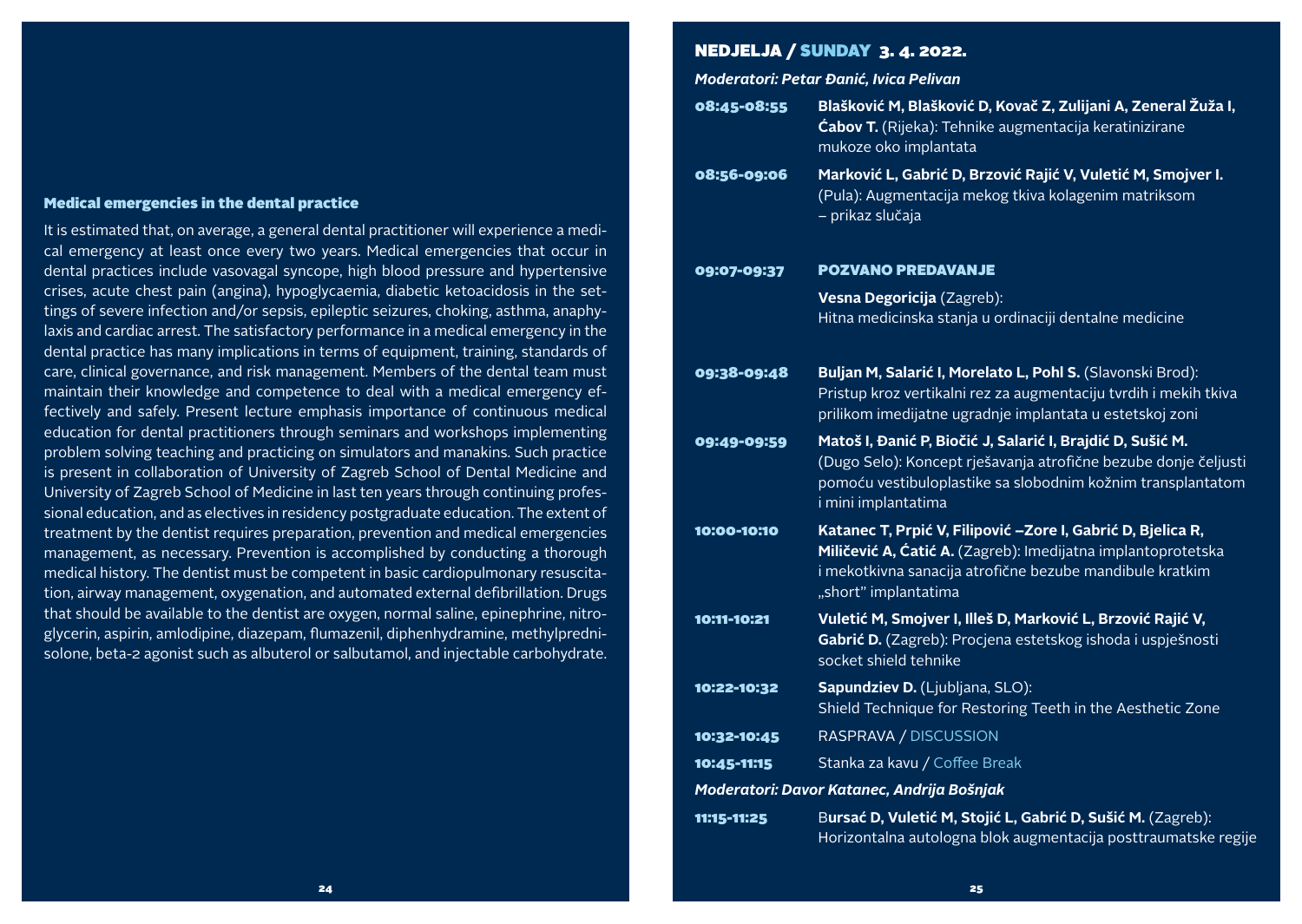| 11:26-11:36                | Čivljak T, Vučinić D, Paljušaj E, Buljan M, Morelato L, Gabrić D.<br>(Zagreb): Horizontalna augmentacija alveolarnog grebena<br>korištenjem koštanog bloka lateralnog zida gornje čeljusti<br>- prikaz slučaja | 14:14-14:24                                                                                                  |                                                                                                                                                                          | Rakašević D, Đukić Lj, Aleksić Z, Lazić Z, Marković A,<br>Gabrić D. (Beograd, SRB): Učinak metode dekontaminacije<br>površine implantata fotodinamičkom terapijom u<br>periimplantatnoj regenerativnoj kirurgiji                     |
|----------------------------|----------------------------------------------------------------------------------------------------------------------------------------------------------------------------------------------------------------|--------------------------------------------------------------------------------------------------------------|--------------------------------------------------------------------------------------------------------------------------------------------------------------------------|--------------------------------------------------------------------------------------------------------------------------------------------------------------------------------------------------------------------------------------|
|                            | <b>SPONZORIRANO PREDAVANJE NEGIDENS</b>                                                                                                                                                                        | 14:25-14:35                                                                                                  |                                                                                                                                                                          | Simončič B, Vulićević ZR. (Ljubljana, SLO):<br>Primjena matičnih stanica u rekonstrukciji alveolarne kosti                                                                                                                           |
| 11:37-11:57                | Kosec P, Jovanović M. (Zagreb):<br>Interdisciplinarni pristup u izradi implantoloških<br>protetskih komponenti                                                                                                 | 14:36-14:46                                                                                                  |                                                                                                                                                                          | Babić V, Horvat B, Džodan L, Marijan F, Srdjak S, Bošnjak A.<br>(Zagreb): Jednogodišnje praćenje imedijatno opterećenih<br>nadomjestaka poduprtih implantatima temeljenih na konceptu<br>All-on-Four - kumulativne stope uspješnosti |
| 11:58-12:08                | Znaor S, Pelivan I, Verzak Ž, Gabrić D. (Zagreb):<br>Implantoprotetska rehabilitacija bolesnika nakon maksilektomije                                                                                           | 14:47-14:57                                                                                                  |                                                                                                                                                                          | Bizevski D, Bajramov E, Markoski N, Peeva Petreska M,<br>Vlaski Z, Delov Z, Ivanov I. (Skoplje, MAK): Kirurški aspekti,<br>prednosti i nedostaci metoda konvencionalne i kompjuterizirane                                            |
| 12:09-12:19                | Brajdić D, Batinjan G, Matoš I, Macan D. (Zagreb):<br>Izazovi implantoprotetske rehabilitacije kod pacijenata                                                                                                  |                                                                                                              |                                                                                                                                                                          | implantacije u prednjoj maksili                                                                                                                                                                                                      |
|                            | zračenih u području glave i vrata                                                                                                                                                                              | 14:58-15:08                                                                                                  |                                                                                                                                                                          | Prpić V, Bjelica R, Drvar N, Gabrić D, Ćatić A. (Zagreb):<br>Mehaničke značajke Polilaktične kiseline (PLA) u izradi                                                                                                                 |
| 12:20-12:30                | Smojver I, Bjelica R, Ćatić A, Vuletić M, Gabrić D. (Zagreb):<br>Učinkovitost brtvljenja tvorničkih i individualnih abutmenta -<br>mikrobiološka in vitro pilot studija                                        |                                                                                                              |                                                                                                                                                                          | individualizirane biorazgradive augmentacijske mrežice - IBAM                                                                                                                                                                        |
| 12:31-12:41                | Vidaković B, Matijević M, Dujmenović K, Tomas M. (Osijek):<br>Fraktura vijka abutmenta, izazov u kliničkoj praksi                                                                                              |                                                                                                              | <b>OPĆE INFORMACIJE / GENERAL INFORMATION</b>                                                                                                                            |                                                                                                                                                                                                                                      |
| 12:41-12:51                | RASPRAVA / DISCUSSION                                                                                                                                                                                          | 1. 4. Petak / Friday                                                                                         |                                                                                                                                                                          |                                                                                                                                                                                                                                      |
| 12:51-13:20                | Stanka za kavu i zakuska / Coffee Break and                                                                                                                                                                    | OTVARANJE KONGRESA I KOKTEL - VEČERA DOBRODOŠLICE /<br><b>OPENING CEREMONY AND WELCOME COCKTAIL - DINNER</b> |                                                                                                                                                                          |                                                                                                                                                                                                                                      |
|                            | Moderatori: Irina Filipović Zore, Darije Plančak                                                                                                                                                               | 17:00                                                                                                        |                                                                                                                                                                          | polazak autobusa ispred hotela za Dubrovnik (Vrata od Ploča),                                                                                                                                                                        |
| 13:20-13:30<br>13:31-13:41 | Domazet K. (Sinj): Digitalno doba - kako se snaći?<br>Midžić B, Bjelica R, Sušić M, Gabrić D. (Zagreb):                                                                                                        |                                                                                                              | kratko razgledavanje grada uz vodiče / bus departure in front of the hotel<br>to the Old Town of Dubrovnik (Gates of Ploča), a short guided walking<br>sightseeing tour. |                                                                                                                                                                                                                                      |
|                            | Implantoprotetska rehabilitacija imedijatnom ugradnjom i<br>opterećenjem implantata uz digitalni protetski protokol<br>- prikaz slučaja                                                                        | 18:30                                                                                                        |                                                                                                                                                                          | polazak autobusa - Vrata od Pila i odlazak u restoran /<br>bus departure from the Old Town (Gates of Pile) to the restaurant.                                                                                                        |
| 13:42-13:52                | Morelato L, Budimir A, Smojver I, Katalinić I, Vuletić M,<br>Gabrić D. (Rijeka): Učinkovitost upotrebe diodonog lasera                                                                                         | 19:00                                                                                                        |                                                                                                                                                                          | OTVARANJE KONGRESA I KOKTEL - VEČERA DOBRODOŠLICE /<br>OPENING CEREMONY AND WELCOME COCKTAIL - DINNER                                                                                                                                |
|                            | nove valne duljine 445nm i riboflavina u fotodinamskoj<br>terapiji periimplantitisa                                                                                                                            |                                                                                                              |                                                                                                                                                                          | Kantenari Restaurant & Lounge, Sunset Beach Dubrovnik,<br>Uvala Lapad - Šetalište kralja Zvonimira 17                                                                                                                                |
|                            | <b>SPONZORIRANO PREDAVANJE Oral B</b>                                                                                                                                                                          |                                                                                                              |                                                                                                                                                                          | 2. 4. Subota / Saturday                                                                                                                                                                                                              |
| 13:53-14:13                | Banjšak L. (Zagreb): Važnost oralne higijene kod                                                                                                                                                               | 20:00                                                                                                        |                                                                                                                                                                          | ZAJEDNIČKA VEČERA / SOCIAL DINNER                                                                                                                                                                                                    |
|                            | pacijenata sa implanto-protetskim nadomjescima                                                                                                                                                                 |                                                                                                              |                                                                                                                                                                          | Hotel "Sheraton Dubrovnik riviera hotel"                                                                                                                                                                                             |

26